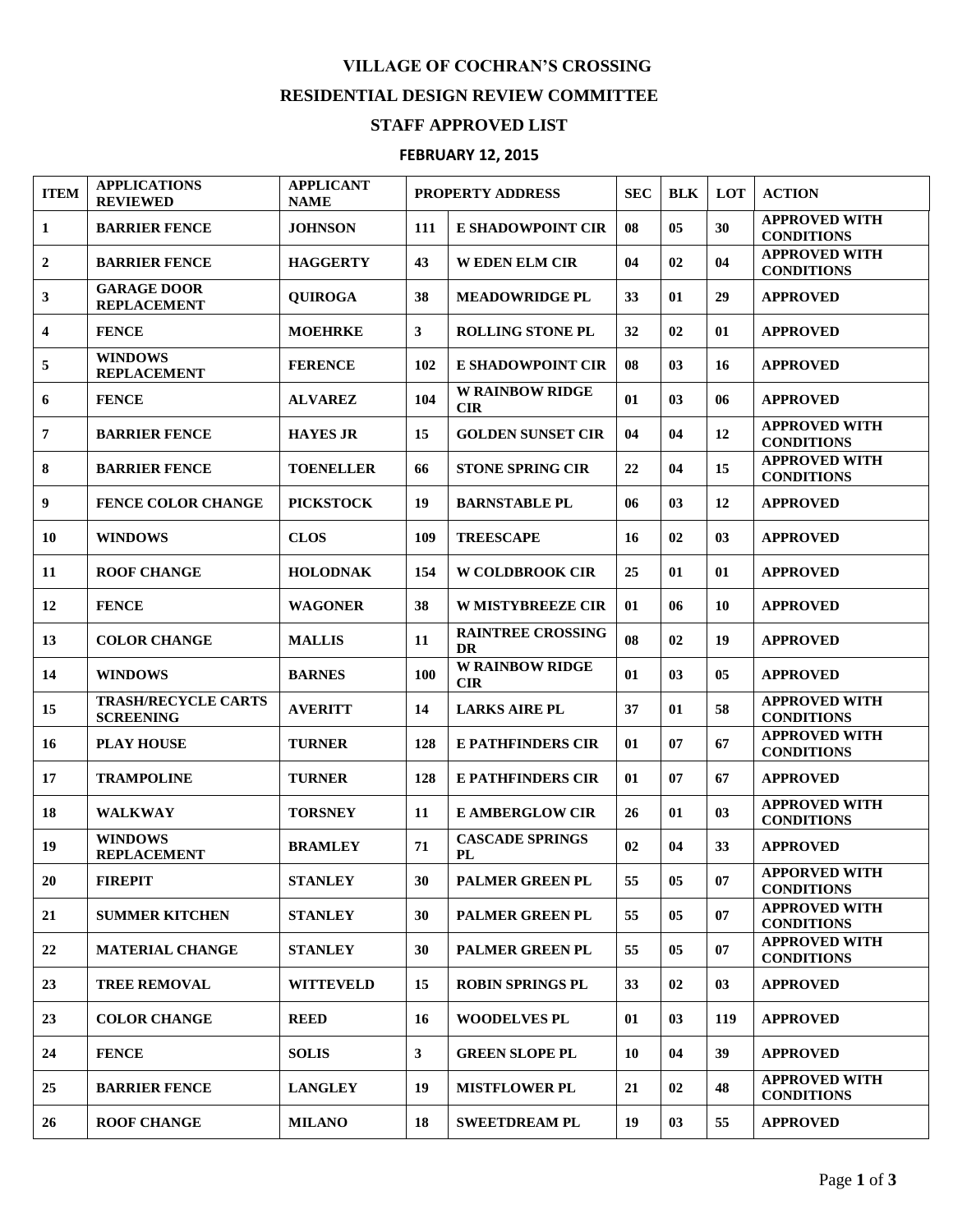| 27 | <b>WINDOWS</b>                                | <b>MILANO</b>   | 18                      | <b>SWEETDREAM PL</b>                   | 19 | 0 <sub>3</sub> | 55             | <b>APPROVED</b>                           |
|----|-----------------------------------------------|-----------------|-------------------------|----------------------------------------|----|----------------|----------------|-------------------------------------------|
| 28 | <b>ROOF CHANGE</b>                            | <b>BARNES</b>   | 82                      | <b>STAR DUST PL</b>                    | 25 | 03             | 32             | <b>APPROVED</b>                           |
| 29 | <b>PATIO</b>                                  | <b>ESCOLERO</b> | $\mathbf{3}$            | <b>GOLDEN THRUSH</b>                   | 08 | 04             | 14             | <b>APPROVED</b>                           |
| 30 | <b>WALKWAY</b>                                | <b>ESCOLERO</b> | 3                       | <b>GOLDEN THRUSH</b>                   | 08 | 04             | 14             | <b>APPROVED</b>                           |
| 31 | PRIVACY FENCE                                 | <b>KOVACH</b>   | 30                      | <b>QUAIL ROCK POINT</b>                | 57 | 01             | 08             | <b>APPROVED</b>                           |
| 32 | <b>PATIO</b>                                  | <b>KOVACH</b>   | 30                      | <b>QUAIL ROCK POINT</b>                | 57 | 01             | 08             | <b>APPROVED</b>                           |
| 33 | <b>BARRIER FENCE</b>                          | <b>MCBRIDE</b>  | 86                      | <b>W LAKEMIST CIR</b>                  | 20 | 01             | 05             | <b>APPROVED WITH</b><br><b>CONDITIONS</b> |
| 34 | <b>TRASH/RECYCLE CART</b><br><b>SCREENING</b> | <b>KOTT</b>     | 18                      | <b>STONE SPRING CIR</b>                | 22 | 04             | 04             | <b>APPROVED</b>                           |
| 35 | <b>TRASH/RECYCLE CART</b><br><b>SCREENING</b> | <b>BELL</b>     | 23                      | WHITE BARK PL                          | 12 | 02             | 38             | <b>APPROVED</b>                           |
| 36 | <b>ROOF CHANGE</b>                            | <b>NEVADA</b>   | 55                      | <b>S FLAGSTONE PATH</b><br><b>CIR</b>  | 42 | 01             | 42             | <b>APPROVED</b>                           |
| 37 | <b>ROOF CHANGE</b>                            | <b>BERLIN</b>   | 22                      | <b>SWEETDREAM PL</b>                   | 19 | 03             | 54             | <b>APPROVED</b>                           |
| 38 | <b>ROOF CHANGE</b>                            | <b>KEATING</b>  | $\overline{\mathbf{4}}$ | <b>HORNSILVER PL</b>                   | 07 | 01             | 45             | <b>APPROVED</b>                           |
| 38 | <b>ROOF CHANGE</b>                            | <b>JOHNSON</b>  | 35                      | <b>E AMBERGLOW CIRC</b>                | 26 | 03             | 75             | <b>APPROVED</b>                           |
| 39 | <b>ROOF CHANGE</b>                            | <b>DENTON</b>   | $\overline{2}$          | <b>STONE SPRINGS CIR</b>               | 22 | 04             | 01             | <b>APPROVED</b>                           |
| 40 | <b>STORAGE BUILDING</b>                       | <b>TRAMONTE</b> | 111                     | <b>QUIET OAK CIR</b>                   | 05 | 01             | 60             | <b>APPROVED</b>                           |
| 41 | <b>STORAGE BUILDING</b>                       | <b>TRAMONTE</b> | 111                     | <b>QUIET OAK CIR</b>                   | 05 | 01             | 60             | <b>APPROVED</b>                           |
| 42 | <b>ATTACHED PATIO</b><br><b>COVER</b>         | <b>HOWARD</b>   | $\overline{2}$          | <b>HOLLYMEAD DR</b>                    | 08 | 01             | 08             | <b>APPROVED WITH</b><br><b>CONDITIONS</b> |
| 43 | <b>FIRE PIT</b>                               | <b>SCOTT</b>    | 9                       | <b>GLEN CANYON PL</b>                  | 02 | 03             | 04             | <b>APPROVED WITH</b><br><b>CONDITIONS</b> |
| 44 | <b>PAVING</b>                                 | <b>SCOTT</b>    | 9                       | <b>GLEN CANYON PL</b>                  | 02 | 03             | 04             | <b>APPROVED</b>                           |
| 45 | <b>COLOR CHANGE</b>                           | <b>BYRNE</b>    | 30                      | <b>S COBBLE HILL CIR</b>               | 06 | 03             | 38             | <b>APPROVED</b>                           |
| 46 | <b>PATIO COVER</b>                            | <b>HOWARD</b>   | $\mathbf{2}$            | <b>HOLLYMEAD DR</b>                    | 08 | 01             | 08             | <b>APPROVED WITH</b><br><b>CONDITIONS</b> |
| 47 | <b>FIREPIT</b>                                | <b>SCOTT</b>    | 9                       | <b>GLEN CANYON PL</b>                  | 02 | 03             | 04             | <b>APPROVED WITH</b><br><b>CONDITIONS</b> |
| 48 | <b>POOL DECKING</b>                           | <b>SCOTT</b>    | 9                       | <b>GLEN CANYON PL</b>                  | 02 | 03             | 04             | <b>APPROVED</b>                           |
| 49 | <b>FENCE</b>                                  | <b>CASTRO</b>   | 7                       | <b>DUSKYMEADOW PL</b>                  | 01 | 07             | 19             | <b>APPROVED</b>                           |
| 50 | <b>WINE STORAGE ROOM</b>                      | <b>MATHIS</b>   | 5                       | <b>WATER MARK WAY</b>                  | 44 | 01             | 08             | <b>APPROVED WITH</b><br><b>CONDITIONS</b> |
| 51 | <b>ROOF CHANGE</b>                            | <b>PIMENTEL</b> | 162                     | <b>S COCHRAN'S GREEN</b><br><b>CIR</b> | 23 | 01             | 08             | <b>APPROVED</b>                           |
| 52 | <b>ROOF CHANGE</b>                            | <b>ROMAIN</b>   | 46                      | <b>LOST POND CIR</b>                   | 24 | 01             | 18             | <b>APPROVED</b>                           |
| 53 | <b>COLOR CHANGE</b>                           | <b>ROMAIN</b>   | 46                      | <b>LOST POND CIR</b>                   | 24 | 01             | 18             | <b>APPROVED</b>                           |
| 54 | <b>IN-GROUND POOL &amp; SPA</b>               | <b>CARTAYA</b>  | 19                      | <b>ROLLING STONE PL</b>                | 32 | 02             | 0 <sub>5</sub> | <b>APPROVED WITH</b><br><b>CONDITIONS</b> |
| 55 | <b>PATIO COVER</b>                            | <b>CARTAYA</b>  | 19                      | <b>ROLLING STONE PL</b>                | 32 | 02             | 0 <sub>5</sub> | <b>APPROVED WITH</b><br><b>CONDITIONS</b> |
| 56 | <b>DOORS REPLACEMENT</b>                      | <b>CARTAYA</b>  | 19                      | <b>ROLLING STONE PL</b>                | 32 | 02             | 05             | <b>APPROVED</b>                           |
| 57 | <b>TREE REMOVAL</b>                           | <b>DEMERSE</b>  | 6                       | PURPLE MARTIN PL                       | 37 | 01             | 20             | <b>APPROVED</b>                           |